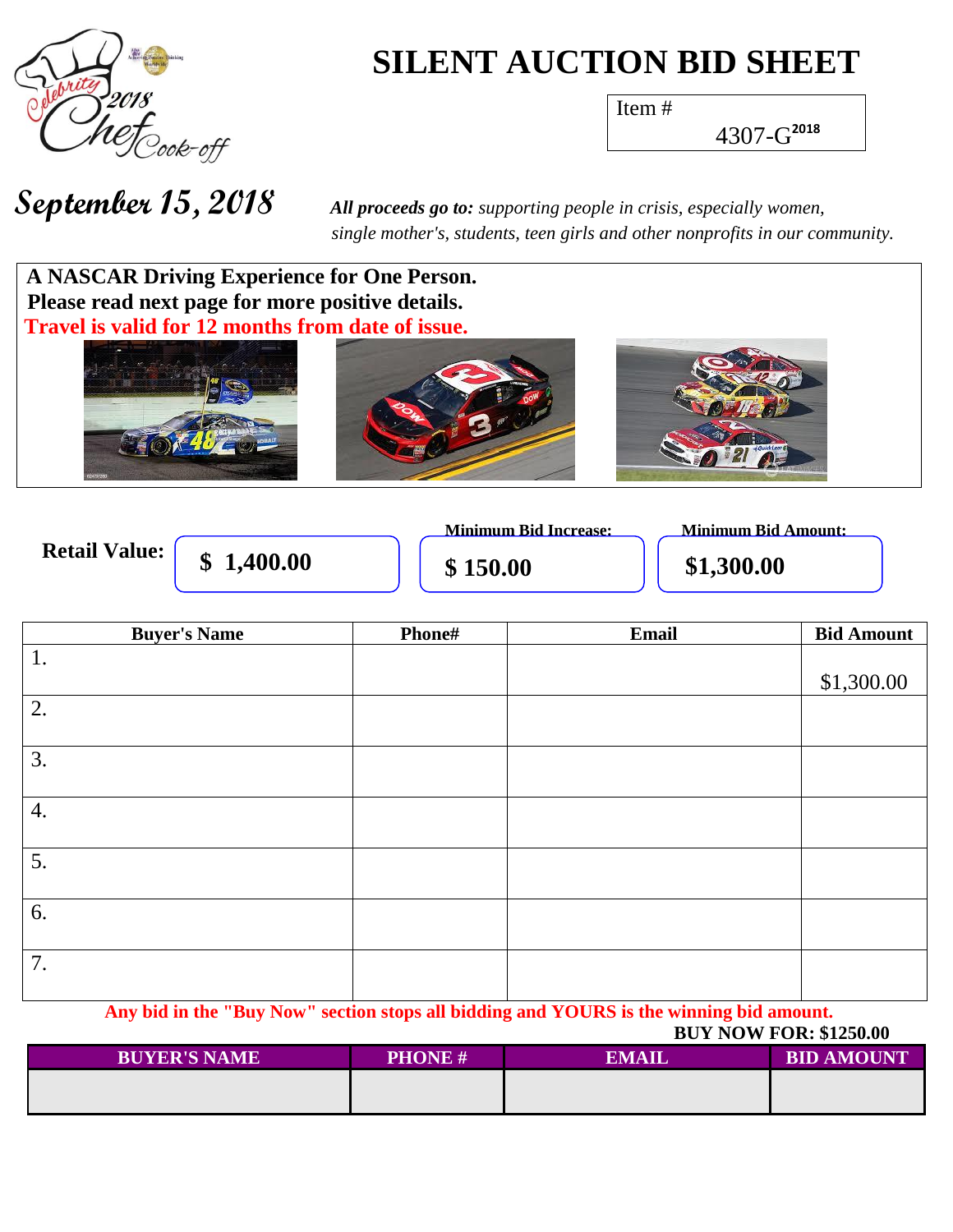## **ITEM# 4307 - G 2018 2018 NASCAR Driving Experience Schedule**



**Atlanta, GA** Mar 3-4 April 14 -15





**Fontana, CA** Mar 3 - 4 Nov 10 -11

**Fort Worth, TX** Oct 6 - 7

#### **Miami, FL/Homestead**

Mar 1 July 28 -29

#### **Nashville, TN**

Jun 9 - 10 Sept 15 -16

#### **Sparta, KY**

May 5- 6 Oct 13 - 14

*\* DATES ARE SUBJECT TO CHANGE, AND NEW DATES MAY BE ADDED.*



Oct 27 - 28

#### **Charlotte, NC**

Mar 10 -11 Jun 17 Jun 23 -24 Aug 18 - 19 Nov 3 - 4

#### **Chicago, IL**

May 19 - 20 Sep 29 - 30

#### **Darlington, SC**

Oct 20